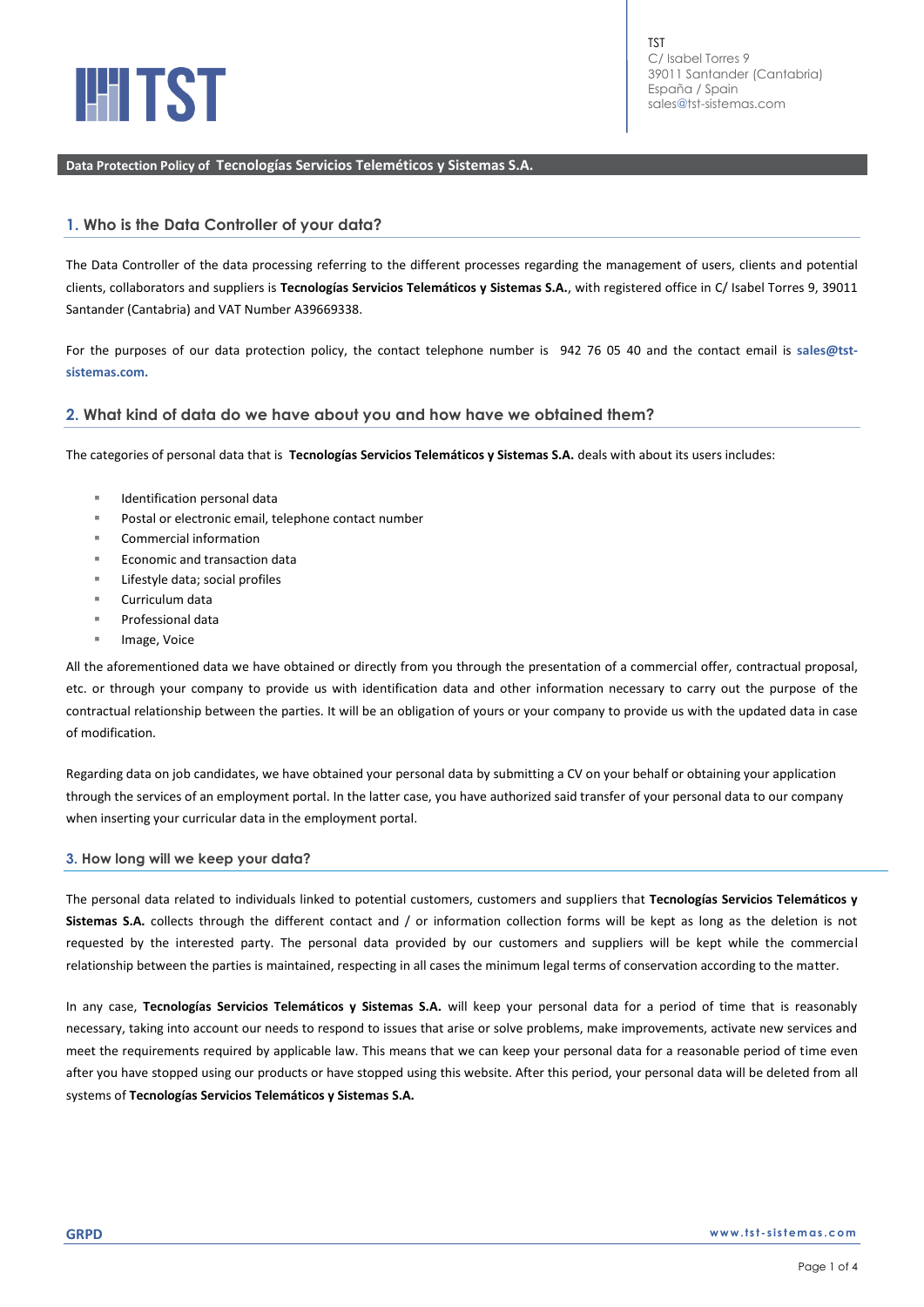

TST C/ Isabel Torres 9 39011 Santander (Cantabria) España / Spain [sales@tst-sistemas.com](mailto:sales@tst-sistemas.com)

# **4. What is the legal basis for processing your data?**

In **Tecnologías Servicios Telemáticos y Sistemas S.A.** we process the personal data provided by data subjects in order to manage different activities derived from specific procedures performed in sales, after sales service, supplier management, candidate management, quality of services, etc. In this way, we will use your data to carry out some of the following actions based on the respective legal basis:

| Purpose of the processing activity                                                         | Legal basic                                    |
|--------------------------------------------------------------------------------------------|------------------------------------------------|
| Registration of people accessing the facilities for access control<br>and security.        | Interés legítimo del responsable               |
| Alarm system with motion detection imaging                                                 | Public interest of the data controller         |
| Surveillance and control of access to facilities                                           | Public interest of the data controller         |
| administrative<br>billing<br>Accounting,<br>and<br>customer<br>tax,<br>management          | Execution (pre)contract; Regulatory obligation |
| Response to the exercise of polyarso rights by stakeholders                                | Consent of the data subject                    |
| Management of requests for information that arrive through<br>web forms or social networks | Consent of the data subject                    |
| Tax, accounting, and administrative management with suppliers                              | Execution (pre)contract; Regulatory obligation |
| Quality process management/monitoring and supplier audits                                  | Consent of the data subject                    |
| Search, evaluation, and selection processes for candidates                                 | Consent of the data subject                    |

Regarding legal basis mentioned above, you are obliged to provide personal data, in the event that you do not provide your personal data, your contract can not be executed or comply with legal obligations or derived from official authority.

We will not develop business profiles based on the information provided and consequently we will not make automated decisions about you based on a business profile.

# **5. To which recipients will your data be communicated?**

**Tecnologías Servicios Telemáticos y Sistemas S.A.** will never share your personal data with any third parties that intends to use them in their direct marketing actions, except in the case that you have expressly authorized us to do so.

We inform you that we can provide your personal data to Public Administration bodies and competent authorities in those cases that **Tecnologías Servicios Telemáticos y Sistemas S.A.** receives a legal requirement by said Authorities or in cases that acting in good faith, we consider that such action is reasonably necessary to comply with a court process; to answer any claim or legal claim; or to protect the rights of **Tecnologías Servicios Telemáticos y Sistemas S.A.** or its customers and the general public.

**Tecnologías Servicios Telemáticos y Sistemas S.A.** can provide your personal data to third parties (for example, Internet service providers that help us manage our website or carry out the contracted services, support companies and IT maintenance, logistics companies, agencies and tax and accounting advice, etc.). In any case, these third parties must maintain, at all times, the same levels of security as **Tecnologías Servicios Telemáticos y Sistemas S.A.** in relation to your personal data and, when necessary, are bound by legal commitments in order to keep your personal data private and secure, and in order to use only the information following specific instructions from **Tecnologías Servicios Telemáticos y Sistemas S.A.**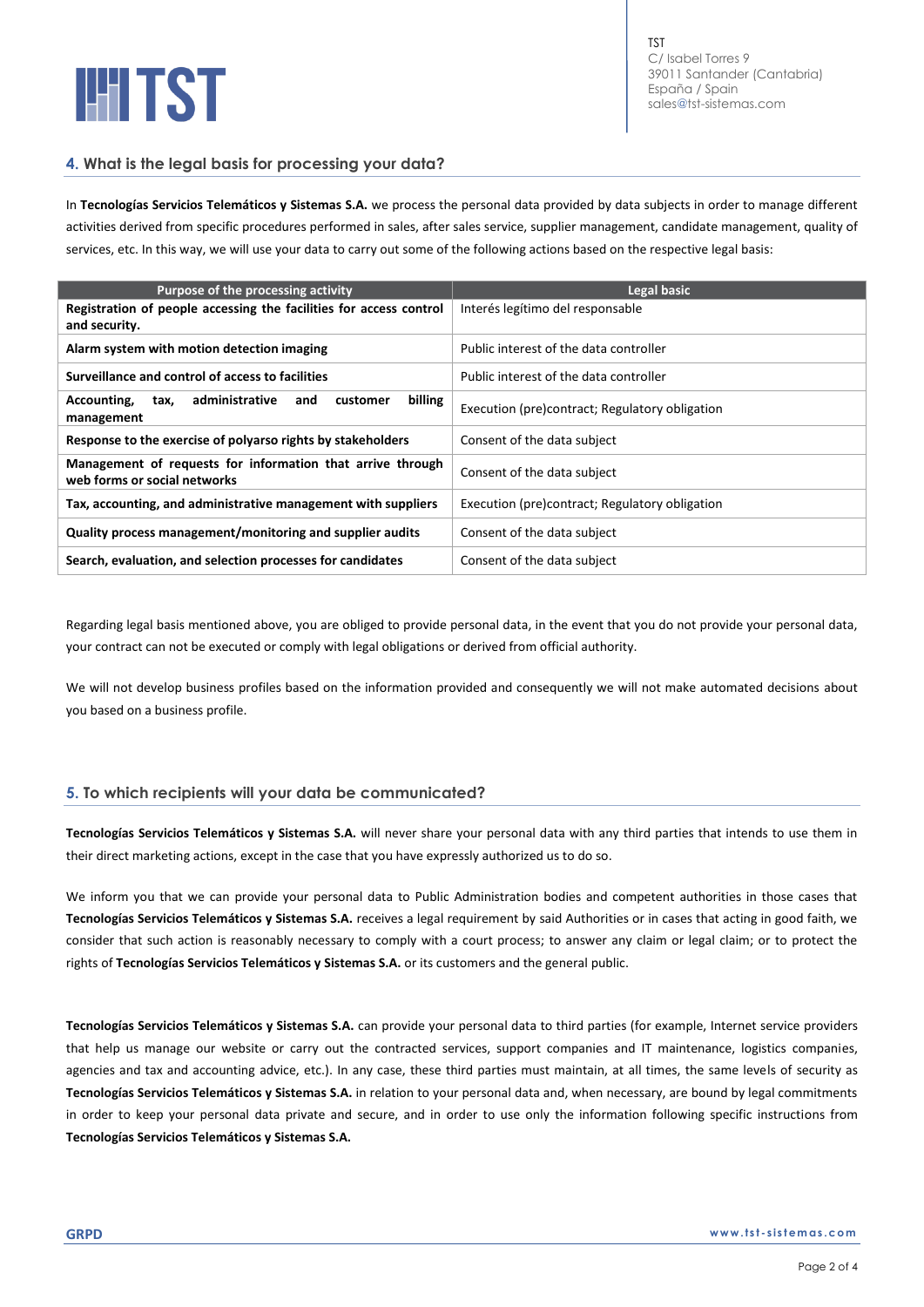

TST C/ Isabel Torres 9 39011 Santander (Cantabria) España / Spain [sales@tst-sistemas.com](mailto:sales@tst-sistemas.com)

## **6. What are your rights as affected or interested person?**

Anyone has the right to obtain confirmation on whether **Tecnologías Servicios Telemáticos y Sistemas S.A.** is processing personal data concerning him/her, or not.

In particular, data subjects can request the right of access to their personal data, as well as receive them in a structured, commonly used and machine-readable format (Right to data portability).

Likewise, data subjects may request the right to rectify inaccurate data or, if appropriate, request its deletion when, among other reasons, the data is no longer necessary for the purposes that were collected.

In addition, in certain circumstances, the data subjects may request the limitation of the processing of their data, or in certain circumstances and for reasons related to their particular situation, data subjects may exercise their right to object their personal data. **Tecnologías Servicios Telemáticos y Sistemas S.A.** will stop processing the data, except for compelling legitimate reasons, or the exercise or defense of possible claims or in those exceptions established in the applicable regulations.

Likewise, we inform you that you have the right to erasure the given consents at any time, without affecting the legality of the processing based on the prior consent to its withdrawal.

Likewise, the User is informed that at any time he / she can exercise the aforementioned rights by writing to us using the contact data that appear in Section 1, 'Data Controller' of the present Personal Data Protection Policy **Tecnologías Servicios Telemáticos y Sistemas S.A.**, attaching a copy of a personal identification document. Likewise, you can send us an email to the following address **[sales@tst](file:///D:/Documents/Desktop/DATOS_YOLY/00_GDPR%20webs/20201021/TST/sales@tst-sistemas.com)[sistemas.com.](file:///D:/Documents/Desktop/DATOS_YOLY/00_GDPR%20webs/20201021/TST/sales@tst-sistemas.com)**

You will also have the right to bring and action before the Spanish Data Protection Agency, especially when you have not obtained satisfaction in the exercise of your rights.

*Agencia Española de Protección de Datos C/ Jorge Juan 6 28001 Madrid · España / Spain Tel: + 34 901 100 099 · +34 91 26 63 517*

#### **7. Protection of personal data in use of the web page's users.**

In accordance with the current Regulation (EU) 2016/679, **Tecnologías Servicios Telemáticos y Sistemas S.A.** informs that the personal data of the users of the website will be treated for the processing activity indicated in each form of data collection from our website on behalf of **Tecnologías Servicios Telemáticos y Sistemas S.A.** . Said processing of your data will be processed because of your consent. By clicking on the "SEND" button, the User consents to the processing of his/her personal data by **Tecnologías Servicios Telemáticos y Sistemas S.A.**

Also, we inform you that except legal obligation or express consent on your part **Tecnologías Servicios Telemáticos y Sistemas S.A.** will not communicate your data to third parties.

Likewise, the Data Subject is informed that at any time he or she may exercise the rights of access, rectification or erasure of data as well as having other rights recognized in this document and regulated in Regulation (UE) 2016/679, notifying them to **Tecnologías Servicios Telemáticos y Sistemas S.A.,** C/ Isabel Torres 9, 39011 Santander (Cantabria), e-mail: **[sales@tst-.sistemas.com.](mailto:sales@tst-.sistemas.com)**